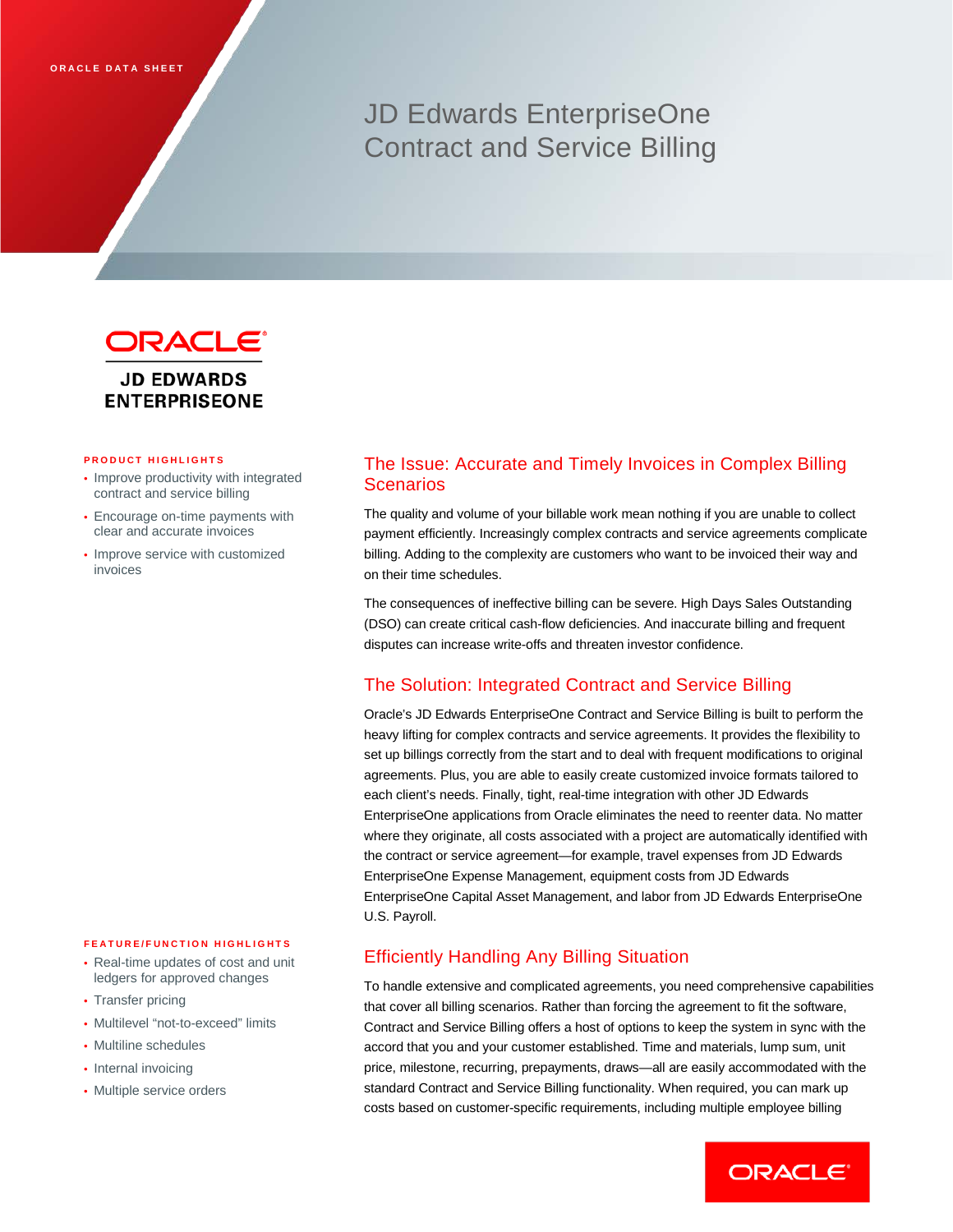- User-defined order types
- Customer-specific invoices
- User-defined billing periods
- Retainage calculation
- Record locking

ī

- User-defined multilevel rate table
- Inter-divisional and intra-divisional revenue postings
- Rebilling of contract invoices
- Separation of billing and revenue recognition
- Parent contract capability
- User-defined invoice generator
- Drill-down from billing work file directly to transactions
- Ad hoc invoicing
- Multiple currencies, multiple languages
- Multilevel user-defined rate tables
- Markup specification
- Internal and external billing
- Multiplier capabilities
- Summary billings
- VAT calculation
- Pre-invoice and post-invoice review
- Detailed audit trails
- Revenue recognition

rates, burdens, transfer pricing, and sophisticated multipliers.

Because billing does not always provide an accurate representation of your company's financial status, Contract and Service Billing enables you to set up rules that dictate revenue recognition, independent of invoice amounts. And, before invoices are sent out, you have the opportunity to double-check all transactions in the work file for errors or inconsistencies with terms and conditions. Ensuring that you bill correctly the first time goes a long way toward reducing billing disputes and decreasing your number of invoices per check received. However, if a correction is needed, invoices can be tagged for rebilling so that the system automatically makes the appropriate postings to revenue or accounts receivable after the adjustments are made and the customer is invoiced again.

# Improving Service with Invoices Tailored to Customer Preferences

With JD Edwards EnterpriseOne Contract and Service Billing, you can invoice your customers on their terms. This ability includes flexible billing cycles, as well as custom invoice formats in the preferred currency and language. Your high-volume customers who order on a daily basis may not want an invoice until the end of the month. Even your low-volume customers may prefer not to receive an invoice with each order. Contract and Service Billing supports all variations of daily, weekly, or monthly billing cycles—or any other customer-designated interval.

In addition, some customers want to see item specifications on their invoices. Others may be interested in detailed price breakdowns. Version-specific processing provides the flexibility to meet a wide range of preferences.

# Decreasing the Number of Billing Inquiries to Improve Cash Flow

You slow payments when you keep clients guessing about what they are paying for. With JD Edwards EnterpriseOne Contract and Service Billing, you can provide invoices that are very clear. They offer the level of detail desired by the client in terms that the client understands. Clear invoices mean timely payments, and timely payments improve your cash flow.

An added benefit is increased productivity. The time that your customer service employees save by not having to answer billing questions can be spent on more profitable customer contact activity—such as selling additional products and services.

# Saving Time and Improving Data Integrity by Entering Data Only Once

One hallmark of JD Edwards EnterpriseOne is integrated applications that work in concert with each other, across departments and geographical divisions. Contract and Service Billing is no exception. Information flows throughout the system. There is no need to juggle batch processing among disparate systems. For example, when an employee enters time in JD Edwards EnterpriseOne Time and Labor—applying the costs to a project or a work order—Contract and Service Billing picks up the amount, applies any appropriate fees, markup or burden, and invoices the customer. The same is true for company-owned equipment that you have set up in JD Edwards